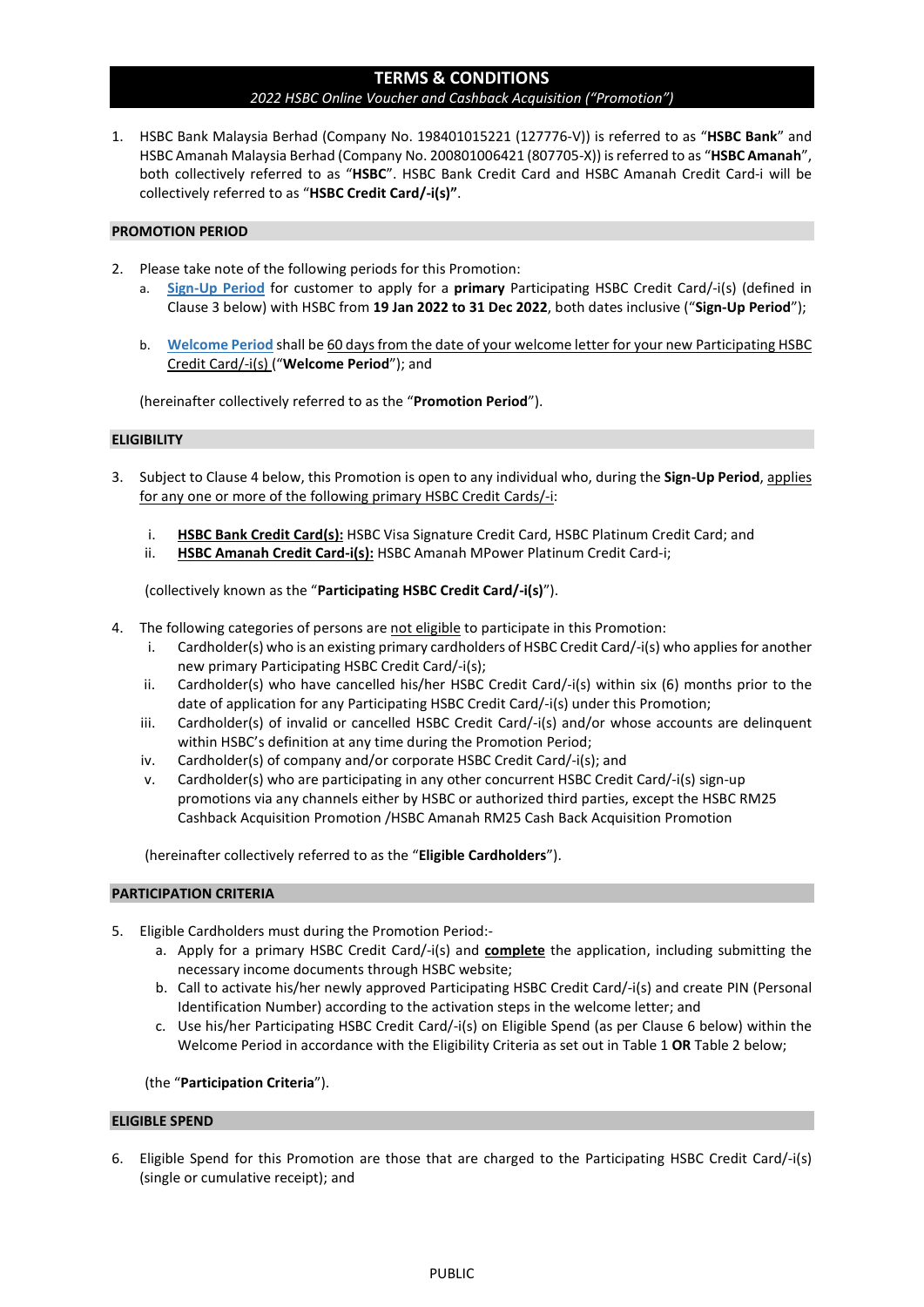- a. includes: local and overseas retail transactions (including online transactions), standing instructions/auto-billing; and
- b. excludes: Fees and charges per Our Tariff and Charges, Cash Advance, Balance Transfer Instalment (BTI), Cash Instalment Plan (CIP), Quasi Cash and e-Wallet(s) top up and/or transactions that enables cash-out or transfers to bank account. Example of such e-wallets are BigPay and Boost App. This list is not exhaustive and may subject to change from time to time.

(the "Eligible Spend").

# THE OFFERS & FULFILMENT CONDITIONS

7. The offers under this Promotion and Eligibility Criteria to be fulfilled by the Eligible Cardholders are detailed in Table 1 and Table 2 below respectively. For avoidance of doubt, each Eligible Cardholder is allowed to opt for either Welcome Offer A OR Welcome Offer B during his/her Participating HSBC Credit Card/-i's application, subject to the terms and conditions herein.

# TABLE 1

WELCOME OFFER A : GET RM500 CASHBACK

| <b>Offer</b>                          | <b>Eligibility Criteria</b>                                                  |
|---------------------------------------|------------------------------------------------------------------------------|
| 1x<br><b>RM500</b><br><b>CASHBACK</b> | Spend ten (10) transactions (no minimum amount) within the<br>Welcome Period |

- a. An Eligible Cardholder stands to receive one (1) unit of RM500 cashback when the newly approved primary Participating HSBC Credit Card/-i(s) is used to meet the Participation Criteria in Clause 5 and the Eligibility Criteria in Table 1 above.
- b. Each Eligible Cardholder is only entitled to receive the cashback once throughout the Promotion Period regardless of the number of Participating HSBC Credit Card/-i(s) applied for. For avoidance of doubt, if an Eligible Cardholder applies for 2 primary HSBC Credit Card/-i(s) and satisfies the criteria in Clause 5 and Table 1 above for both cards, that Eligible Cardholder will only be entitled to receive cashback once as per Table 1 above.
- c. Cashback will be credited into the Eligible Cardholder's Participating HSBC Credit Card/-i(s) account which first satisfies the Participation Criteria in Clause 5 and Eligibility Criteria in Table 1 above. Crediting of the Cashback will be made 60 days after the Welcome Period and this will be reflected in the Eligible Cardholder's Participating HSBC Credit Card/-i(s) statement in the following month.
- d. Eligible Cardholders are ranked according to the date and time (Malaysia Time) they meet the Eligibility Criteria set out in Table 1 above and shall be on a first come, first-served basis.
- e. The first year annual fee of Participating HSBC Credit Card/-i(s) will be waived. Subsequent year annual fee will be auto-waived if the Eligible Cardholder(s) swipe the Participating HSBC Credit Card/-i(s) \*\* at least once a month for consecutive 12 months. No minimum amount is required.

\*\*For HSBC Premier Travel Credit Card, subsequent year annual fee is waived upon annual minimum spending of RM45,000 per annum (including primary and supplementary spend)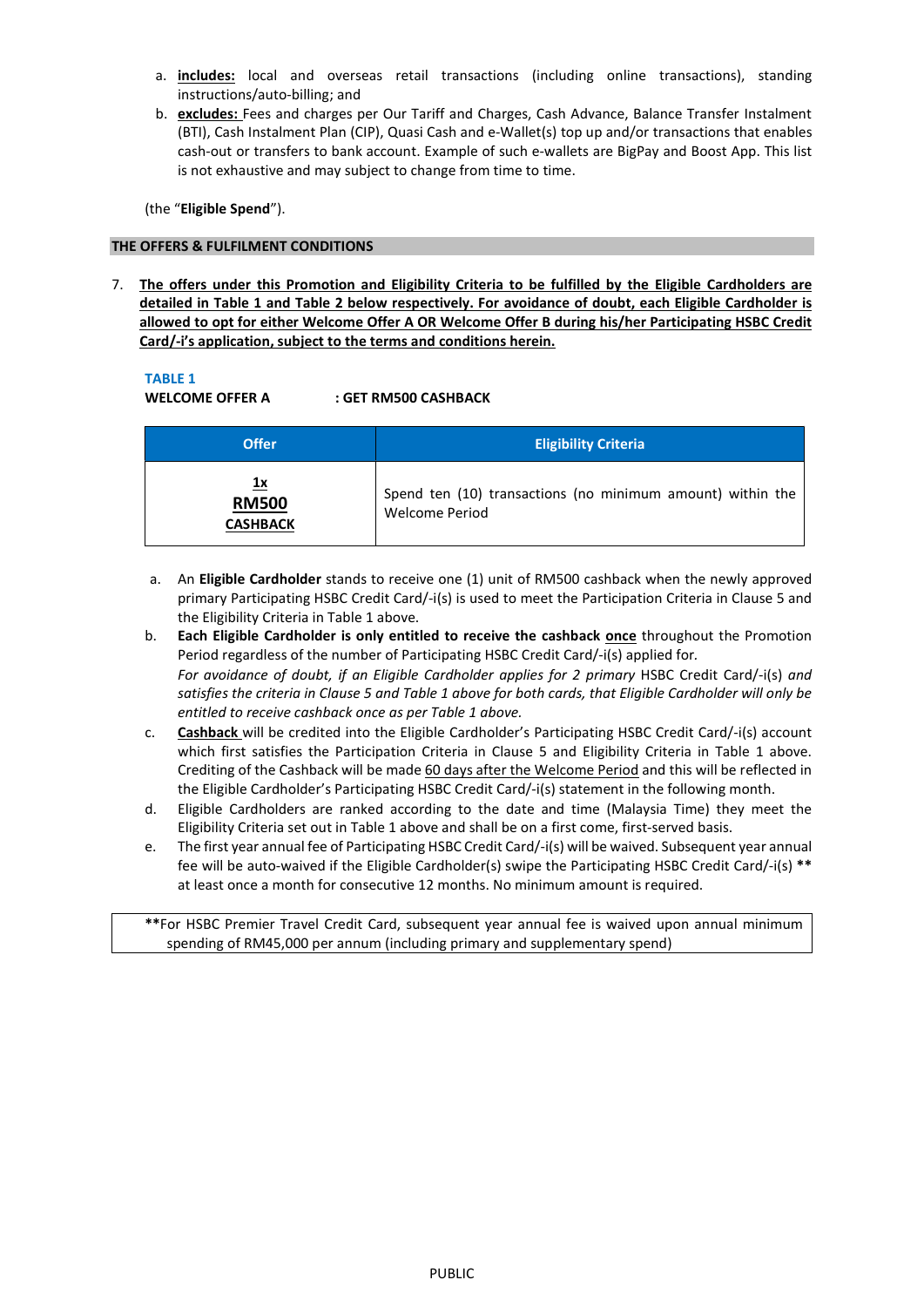TABLE 2

WELCOME OFFER B : RM 500 EVOUCHER

| <b>Offer</b>                                                                                                               | <b>Eligibility Criteria</b>                                                  |
|----------------------------------------------------------------------------------------------------------------------------|------------------------------------------------------------------------------|
| 1х<br><b>RM500</b><br>eVoucher (The available eVoucher are:<br>Lazada, Shopee, Grab Ride, Grab Food, Klook,<br>and Zalora) | Spend ten (10) transactions (no minimum amount) within<br>the Welcome Period |

- a. An Eligible Cardholder stands to receive one (1) unit of RM500 eVoucher of their choice when the newly approved primary Participating HSBC Credit Card/-i(s) is used to meet the Participation Criteria in Clause 5 and the Eligibility Criteria in Table 2 above.
- b. Each Eligible Cardholder is only entitled to receive the eVoucher once throughout the Promotion Period regardless of the number of Participating HSBC Credit Card/-i(s) applied for. For avoidance of doubt, if an Eligible Cardholder applies for 2 primary Participating HSBC Credit Card/-i(s) and satisfies the criteria in Clause 5 and Table 2 above for both cards, that Eligible Cardholder will only be entitled to receive eVoucher once as per Table 2 above.
- c. An Eligible Cardholder will receive one (1) allocated Unique ID notified via SMS within eight (8) to twelves (12) weeks upon fulfilment of the Eligibility and Participation Criteria. Eligible Cardholder shall visit the website of HSBC's fulfilment agency, Tri-E Marketing Sdn Bhd, at https://dcode.3ex.com.my/voucher to redeem the eVoucher (eVoucher selection) using the allocated Unique ID and the last 6-digit of the Participating HSBC Credit Card/-i number;
- d. The eVoucher will be delivered to Eligible Cardholder's email address provided in https://dcode.3ex.com.my/voucher within three (3) weeks upon successful redemption of the eVoucher and fulfilment of all terms and conditions listed herein;
- e. The validity of the eVoucher is for a period of six (6) months from the date of receiving the unique code;
- f. The eVoucher is applicable for one (1) time redemption only. Expiry date of the eVoucher will be stated in the redemption email sent by the abovesaid gift fulfilment agency to the Eligible Cardholder and any unutilised eVoucher that has expired will not be replaced by HSBC;
- g. The eVoucher is not transferable and cannot be exchanged for cash, credit or in kind;
- h. HSBC may process Eligible Cardholder's information, for purposes as provided for in HSBC Notice to Customers relating to the Personal Data Protection Act 2010 (the "Notice") and HSBC Universal Terms and Conditions and disclose pertinent information to the fulfilment agency to facilitate delivery of the eVoucher to the Eligible Cardholder. A copy of the Notice can also be downloaded from https://www.hsbc.com.my/privacy-and-security/;
- i. Any loss or damage to the eVoucher is passed on to Eligible Cardholder upon delivery of the eVoucher.
- j. Lazada, Shopee, Grab, Klook and Zalora are not participants in or sponsors of this Promotion. The trade name and logo of these companies are trademarks belonging to Lazada South East Asia Pte Ltd, Shopee Pte Ltd, Grab Holdings Inc, Klook Travel Technology Sdn. Bhd. and Zalora Group and Global Fashion Group respectively. We are not in any way endorsing, sanctioning, approving or supporting the use of any brand or merchandise sold by the respective company. Any query and/or dispute on the usage of the Gift must be directed to, and resolved directly with the respective company.

## GENERAL TERMS & CONDITIONS

- 8. This Promotion has a maximum capping of a total of 750 units of RM500 cashback, or RM 500 eVoucher to be given out on a first-come-first-served basis, which is pooled together with 2022 HSBC Amanah Cashback Acquisition.
- 9. At the time of Cashback or eVoucher fulfilment, Participating HSBC/HSBC Amanah credit card/i(s) MUST BE PIN activated and MUST NOT be delinquent, closed, and/or invalid, dormant or cancelled within HSBC definition, otherwise the Eligible Cardholder will be disqualified from receiving the Cashback or eVoucher from this Promotion.